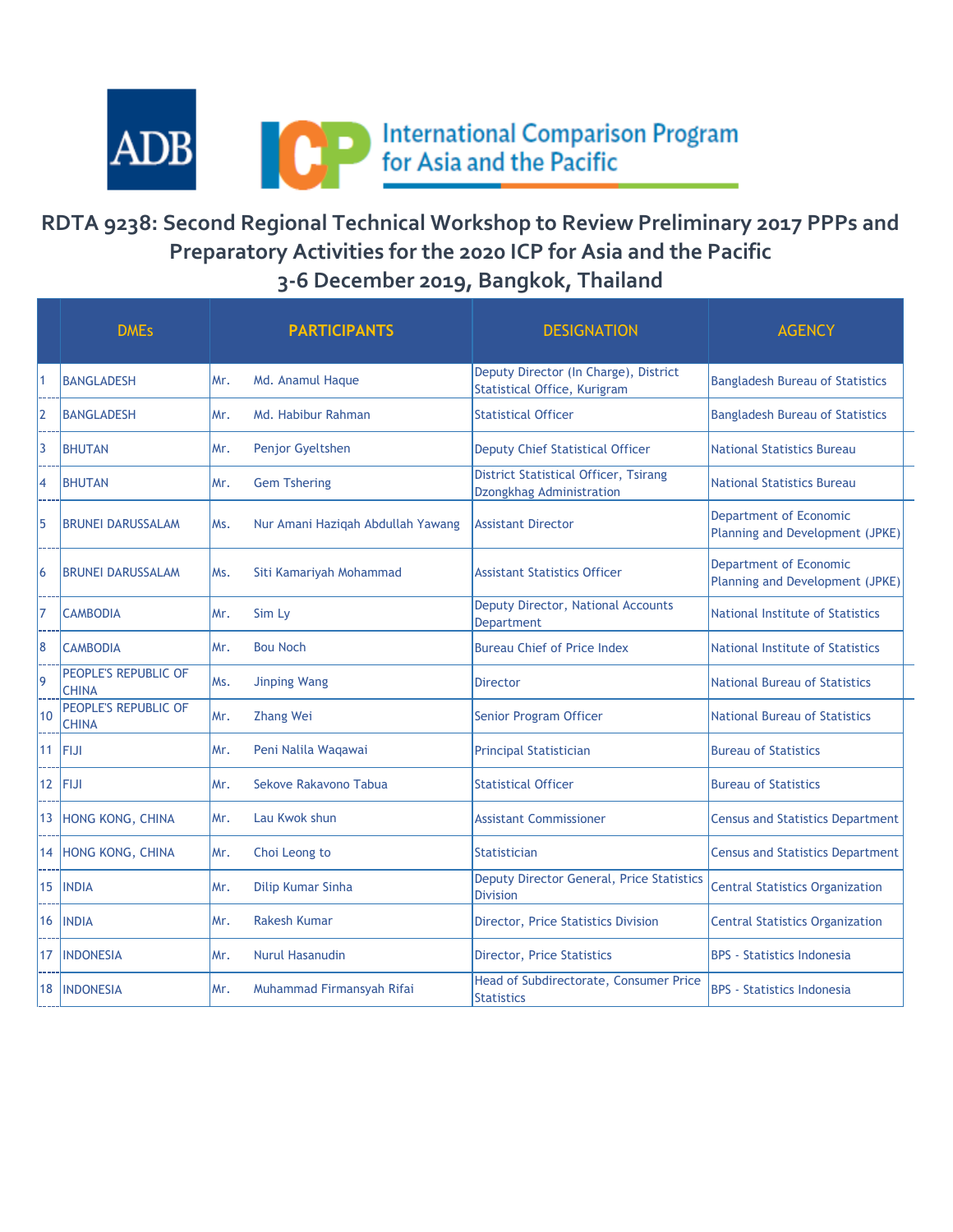|    | <b>DMEs</b>          |     | <b>PARTICIPANTS</b>              | <b>DESIGNATION</b>                                                                 | <b>AGENCY</b>                                                    |
|----|----------------------|-----|----------------------------------|------------------------------------------------------------------------------------|------------------------------------------------------------------|
| 19 | <b>LAO PDR</b>       | Ms. | Salika Chanthalavong             | <b>Deputy Director General</b>                                                     | Lao Statistics Bureau                                            |
| 20 | <b>LAO PDR</b>       | Mr. | Saykham Sisombath                | <b>Deputy Director</b>                                                             | <b>Lao Statistics Bureau</b>                                     |
| 21 | <b>MALAYSIA</b>      | Ms. | Siti Faizah Hanim Md Matar       | Principal Assistant Director, Prices,<br>Income & Expenditures Statistics Division | Department of Statistics Malaysia                                |
| 22 | <b>MALAYSIA</b>      | Ms. | Wan Aziam Wan Awang @ Wan Ismail | <b>Assistant Director, DOSM Kelantan</b>                                           | Department of Statistics Malaysia                                |
| 23 | <b>MALDIVES</b>      | Ms. | Sajida Ahmed                     | <b>Deputy Statsitician</b>                                                         | National Bureau of Statistics                                    |
| 24 | <b>MALDIVES</b>      | Ms. | Ruhusha Ali                      | <b>Assistant Statistical Officer</b>                                               | <b>National Bureau of Statistics</b>                             |
| 25 | <b>MONGOLIA</b>      | Ms. | Erdenesan Eldev-Ochir            | Director, Economic Statistics<br><b>Department</b>                                 | <b>National Statisticsal Office</b>                              |
| 26 | <b>MONGOLIA</b>      | Mr. | Zorigbat Enkhbold                | Specialist, Statistics Department of<br><b>Capital City</b>                        | National Statisticsal Office                                     |
| 27 | <b>MYANMAR</b>       | Ms. | Cho Cho Myint                    | <b>Director</b>                                                                    | <b>Central Statistical Organization</b>                          |
| 28 | <b>MYANMAR</b>       | Ms. | Su Hlaing Tin Htut               | <b>Statistical Officer</b>                                                         | <b>Central Statistical Organization</b>                          |
| 29 | <b>NEPAL</b>         | Ms. | Shantwana Sharma                 | Director, Price Statistics Section                                                 | <b>Central Bureau of Statistics</b>                              |
| 30 | <b>NEPAL</b>         | Ms. | Anita Kafle                      | Statistics Officer, Statistics Office of<br>Kathmandu                              | <b>Central Bureau of Statistics</b>                              |
| 31 | <b>PHILIPPINES</b>   | Mr. | Edgar Valerio, Jr.               | <b>Statistics Specialist II</b>                                                    | Philippine Statistics Authority                                  |
| 32 | <b>SINGAPORE</b>     | Ms. | Low Yan Hua Wendy                | <b>Assistant Director</b>                                                          | Department of Statistics                                         |
| 33 | <b>SINGAPORE</b>     | Ms. | <b>Jessica Yong</b>              | <b>Assistant Manager</b>                                                           | <b>Department of Statistics</b>                                  |
| 34 | <b>SRI LANKA</b>     | Mr. | M. D. S. Senanayake              | <b>Director</b>                                                                    | Department of Census and<br><b>Statistics</b>                    |
| 35 | <b>SRI LANKA</b>     | Ms. | Padmika Hiranthi Walpita         | <b>Statistician</b>                                                                | Department of Census and<br><b>Statistics</b>                    |
| 36 | <b>TAIPEI, CHINA</b> | Mr. | Jung-Chou (George) Hsu           | <b>Senior Officer</b>                                                              | <b>DGBAS</b>                                                     |
| 37 | TAIPEI, CHINA        | Mr. | Kuan-Hung (Andy) Lin             | Researcher                                                                         | <b>DGBAS</b>                                                     |
| 38 | <b>THAILAND</b>      | Ms. | Pathamaporn Duangboonma          | Trade Officer (Professional Level)                                                 | Trade Policy and Strategy Office,<br><b>Ministry of Commerce</b> |
| 39 | <b>THAILAND</b>      | Ms. | Sirinapa Chuaytruektrong         | Trade Officer (PractitionerLevel)                                                  | Trade Policy and Strategy Office,<br>Ministry of Commerce        |
| 40 | <b>THAILAND</b>      | Ms. | <b>Wasinee Yaisawang</b>         | Trade Officer (PractitionerLevel)                                                  | Trade Policy and Strategy Office,<br>Ministry of Commerce        |